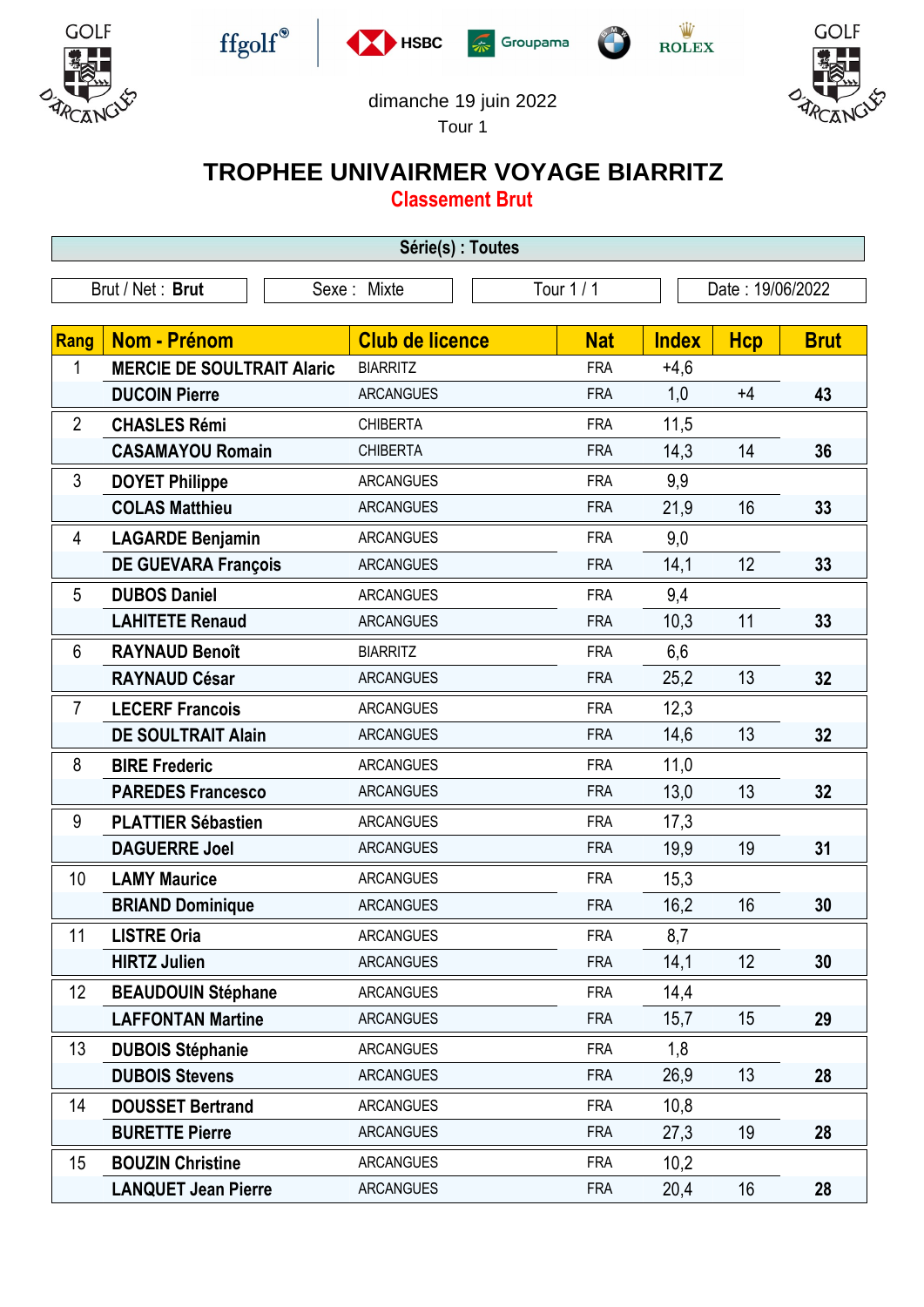| <b>Rang</b> | Nom - Prénom                  | <b>Club de licence</b> | <b>Nat</b> | <b>Index</b> | <b>Hcp</b>      | <b>Brut</b> |
|-------------|-------------------------------|------------------------|------------|--------------|-----------------|-------------|
| 16          | <b>HUCKEL Philippe</b>        | <b>ARCANGUES</b>       | <b>FRA</b> | 14,3         |                 |             |
|             | <b>HUCKEL Valérie</b>         | <b>ARCANGUES</b>       | <b>FRA</b> | 21,2         | 18              | 28          |
| 17          | <b>TREHEL Christian</b>       | <b>SEIGNOSSE</b>       | <b>FRA</b> | 12,9         |                 |             |
|             | <b>TREHEL Catherine</b>       | <b>HOSSEGOR</b>        | <b>FRA</b> | 21,0         | 16              | 28          |
| 18          | <b>COUVERCELLE Béatrice</b>   | <b>ARCANGUES</b>       | <b>FRA</b> | 13,3         |                 |             |
|             | <b>CLEMENT Agnès</b>          | <b>ARCANGUES</b>       | <b>FRA</b> | 15,7         | 16              | 28          |
| 19          | <b>ITHURRALDE Michel</b>      | <b>ARCANGUES</b>       | <b>FRA</b> | 9,5          |                 |             |
|             | <b>ROUSSELOT Jon</b>          | CHANTACO               | <b>FRA</b> | 22,1         | 16              | 28          |
| 20          | <b>PLUMET Jean Yves</b>       | <b>ARCANGUES</b>       | <b>FRA</b> | 16,7         |                 |             |
|             | <b>PLUMET Bénédicte</b>       | <b>ARCANGUES</b>       | <b>FRA</b> | 31,8         | 24              | 26          |
| 21          | <b>RUAS Frederic</b>          | <b>ARCANGUES</b>       | <b>FRA</b> | 16,5         |                 |             |
|             | <b>DEQUET Isabelle</b>        | <b>ARCANGUES</b>       | <b>FRA</b> | 32,1         | 24              | 25          |
| 22          | <b>FOUQUET Jean Pierre</b>    | <b>ARCANGUES</b>       | <b>FRA</b> | 14,9         |                 |             |
|             | <b>DATCHARRY Michel</b>       | <b>ARCANGUES</b>       | <b>FRA</b> | 16,9         | 16              | 25          |
| 23          | <b>MELIN Olivier</b>          | <b>PERIGUEUX</b>       | <b>FRA</b> | 4,4          |                 |             |
|             | <b>MESROBIAN Nathalie</b>     | CHANTACO               | <b>FRA</b> | 24,0         | 13              | 25          |
| 24          | <b>VALLIN Jean-Michel</b>     | <b>ARCANGUES</b>       | <b>FRA</b> | 12,2         |                 |             |
|             | <b>VALLIN Anne</b>            | <b>ARCANGUES</b>       | <b>FRA</b> | 23,5         | 17              | 25          |
| 25          | <b>MORIN Bernard</b>          | <b>ARCANGUES</b>       | <b>FRA</b> | 12,6         |                 |             |
|             | <b>PERES Christian</b>        | <b>ARCANGUES</b>       | <b>FRA</b> | 20,8         | 16              | 24          |
| 26          | <b>BUIS Michel</b>            | <b>ARCANGUES</b>       | <b>FRA</b> | 16,0         |                 |             |
|             | <b>BOQUET Nathalie</b>        | <b>ARCANGUES</b>       | <b>FRA</b> | 22,6         | 19              | 24          |
| 27          | <b>MACABIES Florian</b>       | <b>PALMOLA</b>         | <b>FRA</b> | 9,8          |                 |             |
|             | <b>OYHARÇABAL Olivier</b>     | <b>ARCANGUES</b>       | <b>FRA</b> | 15,8         | 13 <sup>°</sup> | 23          |
| 28          | <b>CONCHON Jacques</b>        | <b>ARCANGUES</b>       | <b>FRA</b> | 12,8         |                 |             |
|             | <b>PREVOT Pierre</b>          | <b>ARCANGUES</b>       | <b>FRA</b> | 17,0         | 14              | 23          |
| 29          | <b>MONMARCHE Bruno</b>        | <b>ARCANGUES</b>       | <b>FRA</b> | 8,5          |                 |             |
|             | <b>MONMARCHE Olivier</b>      | <b>MAKILA</b>          | <b>FRA</b> | 18,2         | 13              | 23          |
| 30          | <b>MASES Jean-Bernard</b>     | <b>ARCANGUES</b>       | <b>FRA</b> | 11,7         |                 |             |
|             | <b>MASES Arthur</b>           | <b>ARCANGUES</b>       | <b>FRA</b> | 32,3         | 21              | 22          |
| 31          | <b>MAURY-LARIBIERE Manuel</b> | <b>BIARRITZ</b>        | <b>FRA</b> | 13,4         |                 |             |
|             | <b>MINUZZO Flavien</b>        | <b>ARCANGUES</b>       | <b>FRA</b> | 21,0         | 16              | 22          |
| 32          | <b>MASSON Patricia</b>        | <b>ARCANGUES</b>       | <b>FRA</b> | 21,3         |                 |             |
|             | <b>MASSON Christophe</b>      | <b>ARCANGUES</b>       | <b>FRA</b> | 22,8         | 23              | 21          |
| 33          | <b>BEAUFORT Claude</b>        | <b>ARCANGUES</b>       | <b>FRA</b> | 13,0         |                 |             |
|             | <b>BULTHEEL Caroline</b>      | <b>ARCANGUES</b>       | <b>FRA</b> | 27,9         | 20              | 21          |
| 34          | <b>GUIMBERT Jean Pierre</b>   | <b>ARCANGUES</b>       | <b>FRA</b> | 17,6         |                 |             |
|             | <b>DEROZIER Béatrice</b>      | <b>ARCANGUES</b>       | <b>FRA</b> | 27,0         | 23              | 20          |
| 35          | <b>D'ARCANGUES Benjamin</b>   | <b>ARCANGUES</b>       | <b>FRA</b> | 12,6         |                 |             |
|             | <b>D'ARCANGUES Valérie</b>    | <b>ARCANGUES</b>       | <b>FRA</b> | 28,3         | 20              | 20          |